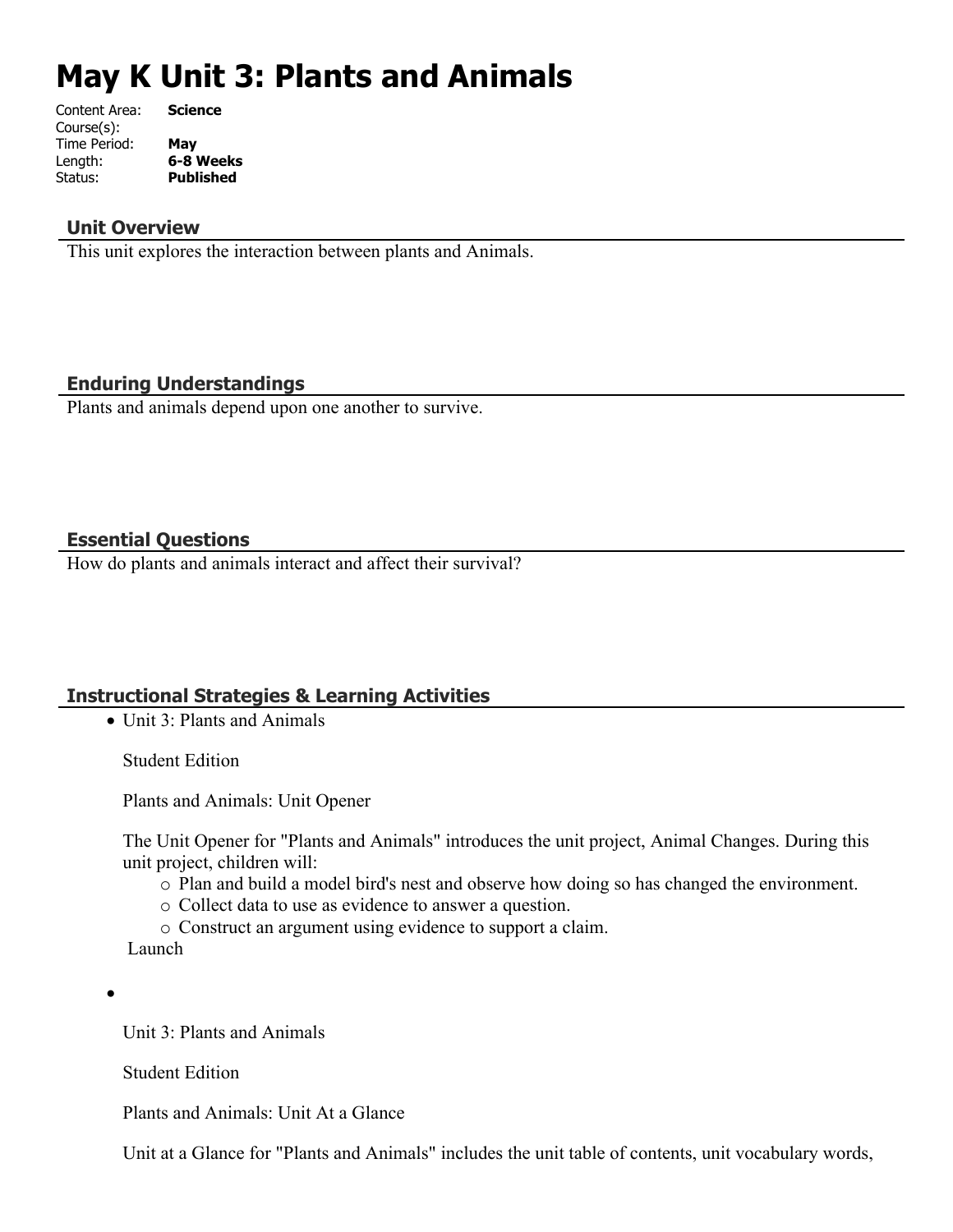and the vocabulary game, Guess the Word! In this unit, children will:

- o use observations to describe patterns of what plants and animals need to survive;
- o analyze data by collecting, recording, and sharing observations;
- o use a model to show the relationship between the needs of different plants or animals and the places they live;
- o use patterns as evidence to support claims;
- o construct an argument supported by evidence for how plants and animals change the environment to survive.

Launch

• Unit 3: Plants and Animals Teacher Edition

Plants and Animals: Unit Opener

The Unit Opener introduces the unit "Plants and Animals" and the unit project, Animal Changes.

 $\bullet$ 

Unit 3: Plants and Animals

• Teacher Edition

Plants and Animals: Integrating the NGSS\* Three Dimensions of Learning

This section details the Performance Expectations covered in the unit "Plants and Animals."

• Unit 3: Plants and Animals Teacher Edition

Plants and Animals: 3D Unit Planning

Planning resources are available for each lesson and hands-on activity in the unit "Plants and Animals."

• Unit 3: Plants and Animals Teacher Edition

Plants and Animals: Differentiate Instruction

This page provides differentiated support for this unit's Science  $\&$  Engineering Leveled Readers, "What Can We Learn About Animals?" "What Are Plants?" "Animal Groups," and "Inside Seeds?" Launch

 Unit 3: Plants and Animals Teacher Edition

Plants and Animals: Connecting with NGSS

These opportunities for informal science learning provide local context and extend and enhance concepts from the unit "Plants and Animals." LaunchUnit 3: Plants and Animals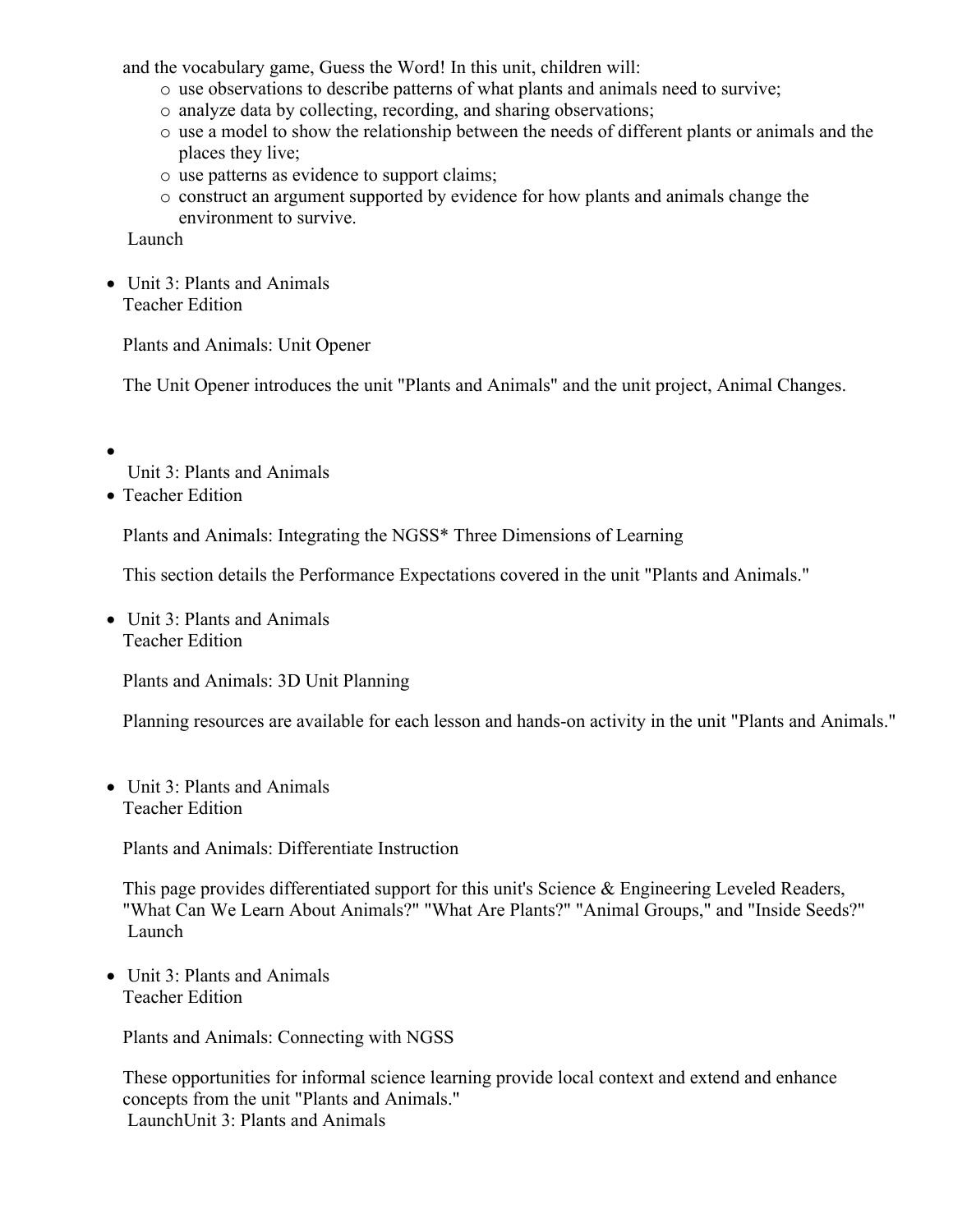• Plants and Animals: Unit Pretest

The Unit Pretest for "Plants and Animals" focuses on prerequisite knowledge. The test is composed primarily of DOK 1 items that evaluate student preparedness for the upcoming content.

 $\bullet$ 

Unit 3: Plants and Animals

o Home Letter

Plants and Animals: Home Letter

This is the home letter for the unit "Plants and Animals." Launch

o Unit 3: Plants and Animals Student Edition

Plants and Animals: Unit Performance Task: Do Plants Need Air?

During the Performance Task "Do Plants Need Air?" children will use observations to determine patterns that can be used as evidence that plants need air to live and grow. Launch

o

Unit 3: Plants and Animals

Student Edition

Plants and Animals: Unit Review

The Unit Review assesses student understanding of key ideas and concepts from the unit "Plants and Animals." Launch

- o Unit 3: Plants and Animals
- o You Solve It

Grow a Garden!

In Grow a Garden, students design a model garden for plants and earthworms. They determine what the plants and earthworms need in the model in order to survive. Students then manipulate the model by adding water and observe the over time to see how the living things change their environment.

Launch

o Unit 3: Plants and Animals Teacher eBook

Plants and Animals: Unit Review

The Unit Review assesses student understanding of key ideas and concepts from the unit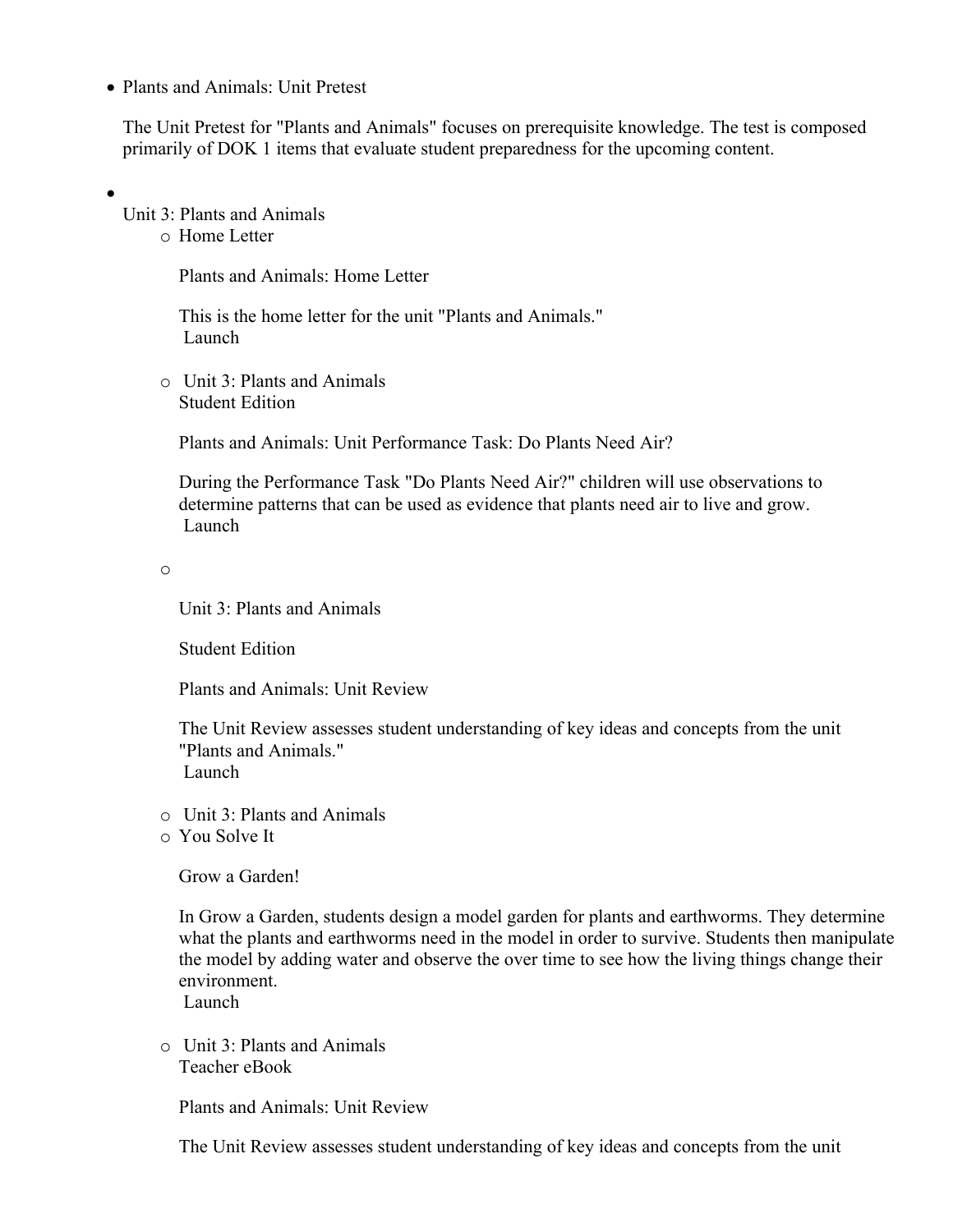"Plants and Animals."

o Unit 3: Plants and Animals Leveled Readers - Blue

On-Level: What Can We Learn About Animals?

The leveled reader "What Can We Learn About Animals?" is designed for on-level readers and can be used to enrich key concepts from the unit "Plants and Animals."

o Unit 3: Plants and Animals Leveled Readers - Blue

On-Level: What Are Plants?

The leveled reader "What Are Plants?" is designed for on-level readers and can be used to enrich key concepts from the unit "Plants and Animals."

o Unit 3: Plants and Animals Leveled Readers - Green

Enrichment: Animal Groups

The leveled reader "Animal Groups" is designed for above-level readers and can be used to extend key concepts from the unit "Plants and Animals."

o Unit 3: Plants and Animals Leveled Readers - Green

Enrichment: Inside a Seed!

The leveled reader "Inside a Seed!" is designed for above-level readers and can be used to extend key concepts from the unit "Plants and Animals."

Unit 3: Plants and Animals

Leveled Readers - Red

Extra-Support: What Can We Learn About Animals?

The leveled reader "What Can We Learn About Animals?" is designed for below-level readers and can be used to reinforce key concepts from the unit "Plants and Animals."

Unit 3: Plants and Animals Leveled Readers - Red

Extra-Support: What Are Plants?

The leveled reader "What Are Plants?" is designed for below-level readers and can be used to reinforce key concepts from the unit "Plants and Animals."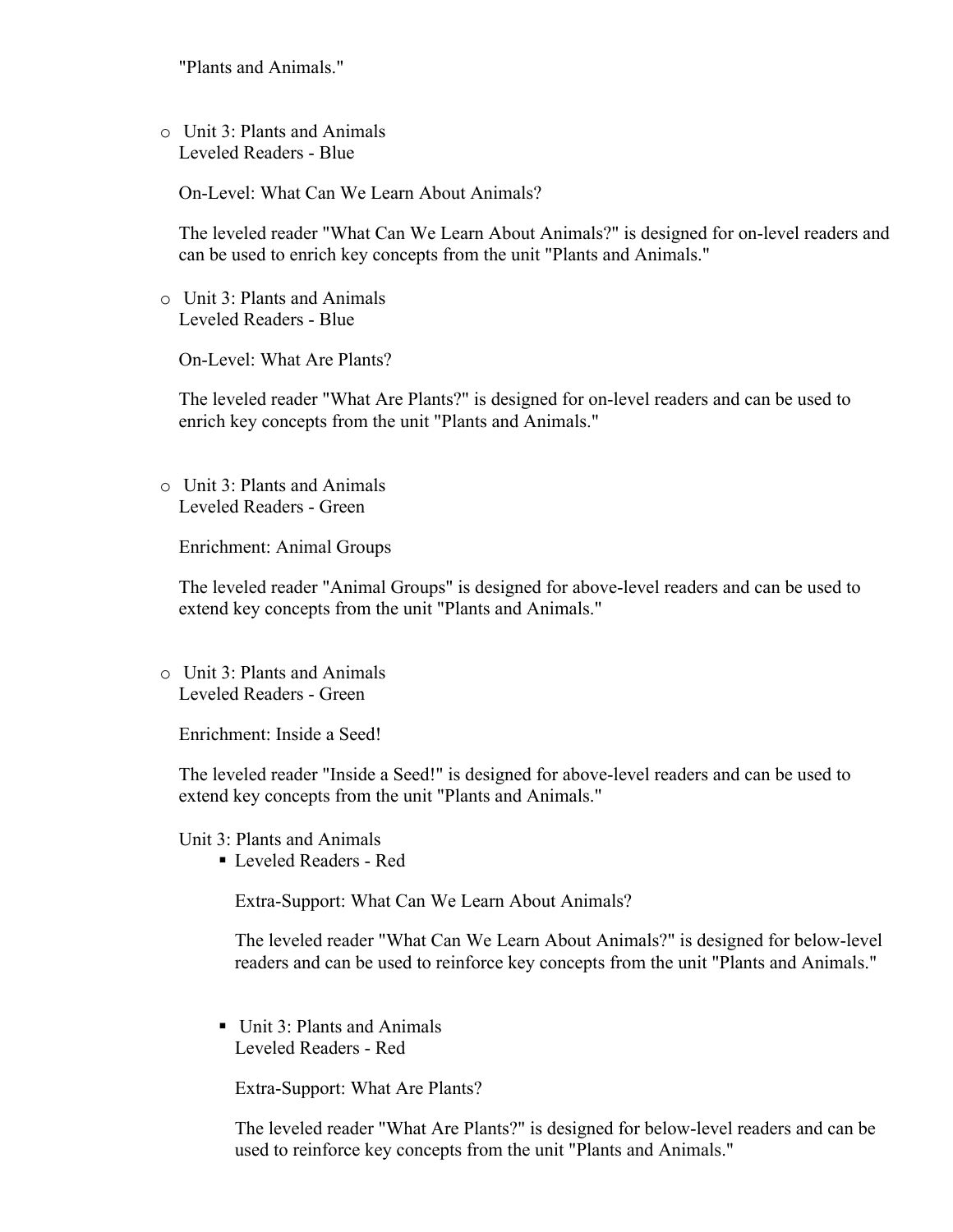■ Unit 3: Plants and Animals Leveled Readers Teacher's Guide

Topic 9: Animals

The Leveled Readers Teachers Guide provides teaching strategies and support (as well as reproducible English and Spanish worksheets) for the Unit 3 readers "What Can We Learn About Animals?" and "Animal Groups." On-Level and Extra-Support worksheets focus on vocabulary development, while Enrichment worksheets reinforce and enrich content.

Unit 3: Plants and Animals Leveled Readers Teacher's Guide

Topic 10: Plants

The Leveled Readers Teachers Guide provides teaching strategies and support (as well as reproducible English and Spanish worksheets) for the Unit 3 readers "What Are Plants?" and "Inside a Seed!" On-Level and Extra-Support worksheets focus on vocabulary development, while Enrichment worksheets reinforce and enrich content.

- Unit 3: Plants and Animals
- **Assessment Guide**

Plants and Animals: Unit Test

The Unit Test for "Plants and Animals" assesses students' ability to apply knowledge to solve problems and explain phenomena in relation to the Performance Expectations associated with the unit. In this unit, children:

- use observations to describe patterns of what plants and animals need to survive;
- analyze data by collecting, recording, and sharing observations;
- use a model to show the relationship between the needs of different plants or animals and the places they live;
- use patterns as evidence to support claims;
- construct an argument supported by evidence for how plants and animals change the environment to survive.
- $\blacksquare$
- Unit 3: Plants and Animals Unit Project Worksheet

Plants and Animals: Unit Project: Animal Changes

This is the Unit Project worksheet for "Animal Changes." During this project, children will:

- Plan and build a model bird's nest and observe how doing so has changed the environment.
- Collect data to use as evidence to answer a question.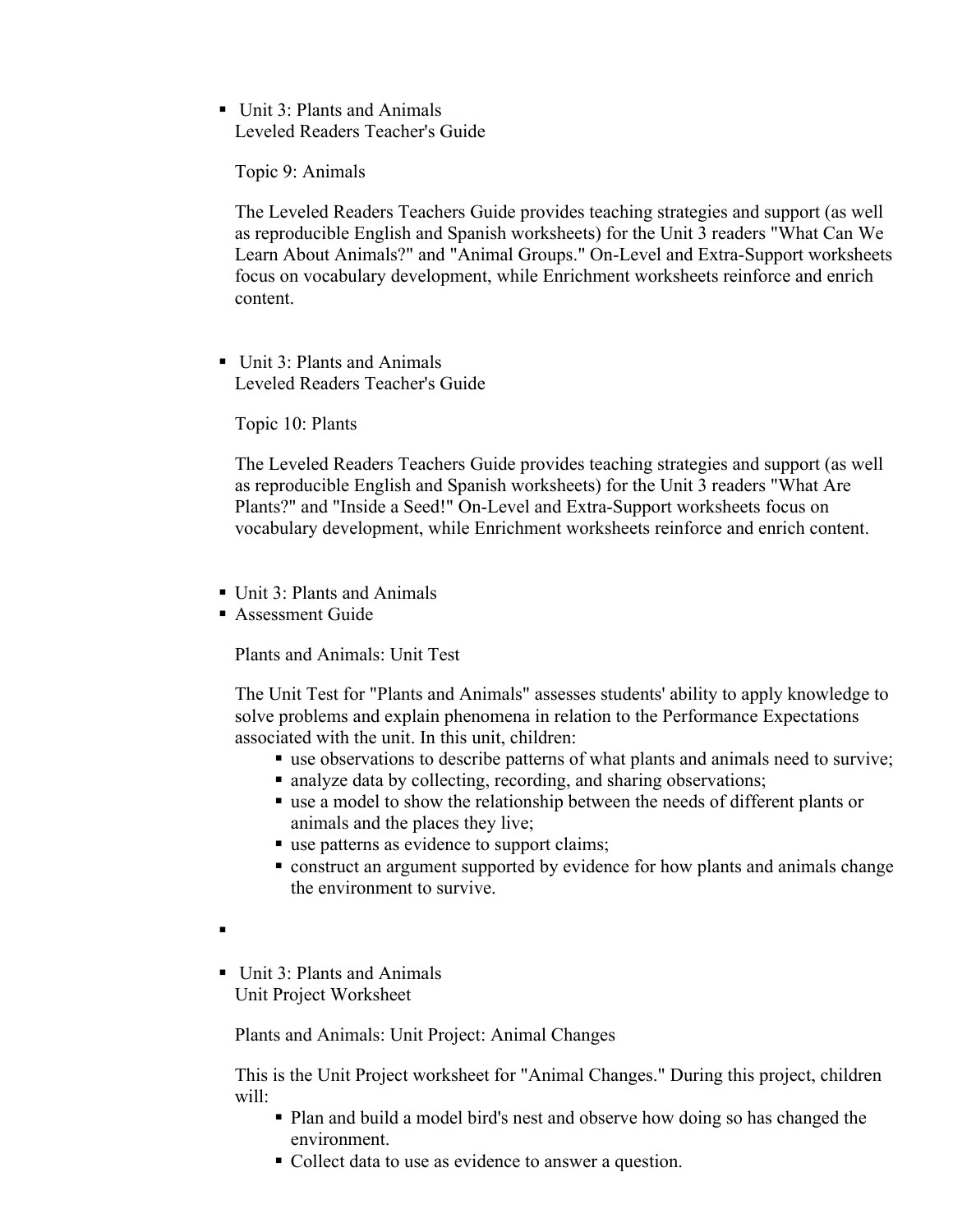Construct an argument using evidence to support a claim.

Unit 3: Plants and Animals

■ Unit Performance Task Worksheet

Plants and Animals: Unit Performance Task: Do Plants Need Air? (Editable)

This is the editable Unit Performance Task worksheet for "Do Plants Need Air?" During this task, children will use observations to determine patterns that can be used as evidence that plants need air to live and grow.

# **Integration of Career Exploration, Life Literacies and Key Skills**

| CRP.K-12.CRP2        | Apply appropriate academic and technical skills.                                                                                                           |
|----------------------|------------------------------------------------------------------------------------------------------------------------------------------------------------|
| CRP.K-12.CRP4        | Communicate clearly and effectively and with reason.                                                                                                       |
|                      | Critical thinkers must first identify a problem then develop a plan to address it to<br>effectively solve the problem.                                     |
| TECH.9.4.2.CT.1      | Gather information about an issue, such as climate change, and collaboratively brainstorm<br>ways to solve the problem (e.g., K-2-ETS1-1, 6.3.2. GeoGI.2). |
| CRP.K-12.CRP8        | Utilize critical thinking to make sense of problems and persevere in solving them.                                                                         |
| WRK.9.2.2.CAP.1      | Make a list of different types of jobs and describe the skills associated with each job.                                                                   |
| TECH.9.4.2.CT.3      | Use a variety of types of thinking to solve problems (e.g., inductive, deductive).                                                                         |
|                      | Different types of jobs require different knowledge and skills.                                                                                            |
| <b>CRP.K-12.CRP1</b> | Act as a responsible and contributing citizen and employee.                                                                                                |
| CRP.K-12.CRP6        | Demonstrate creativity and innovation.                                                                                                                     |
| CRP.K-12.CRP12       | Work productively in teams while using cultural global competence.                                                                                         |

# **Technology and Design Integration** Smartboard lessons and technology. Online Student Textbook Online Student Simulations CS.K-2.8.1.2.DA.4 Make predictions based on data using charts or graphs. Data can be used to make predictions about the world. Individuals collect, use, and display data about individuals and the world around them. CS.K-2.8.1.2.DA.3 Identify and describe patterns in data visualizations.

# **Interdisciplinary Connections**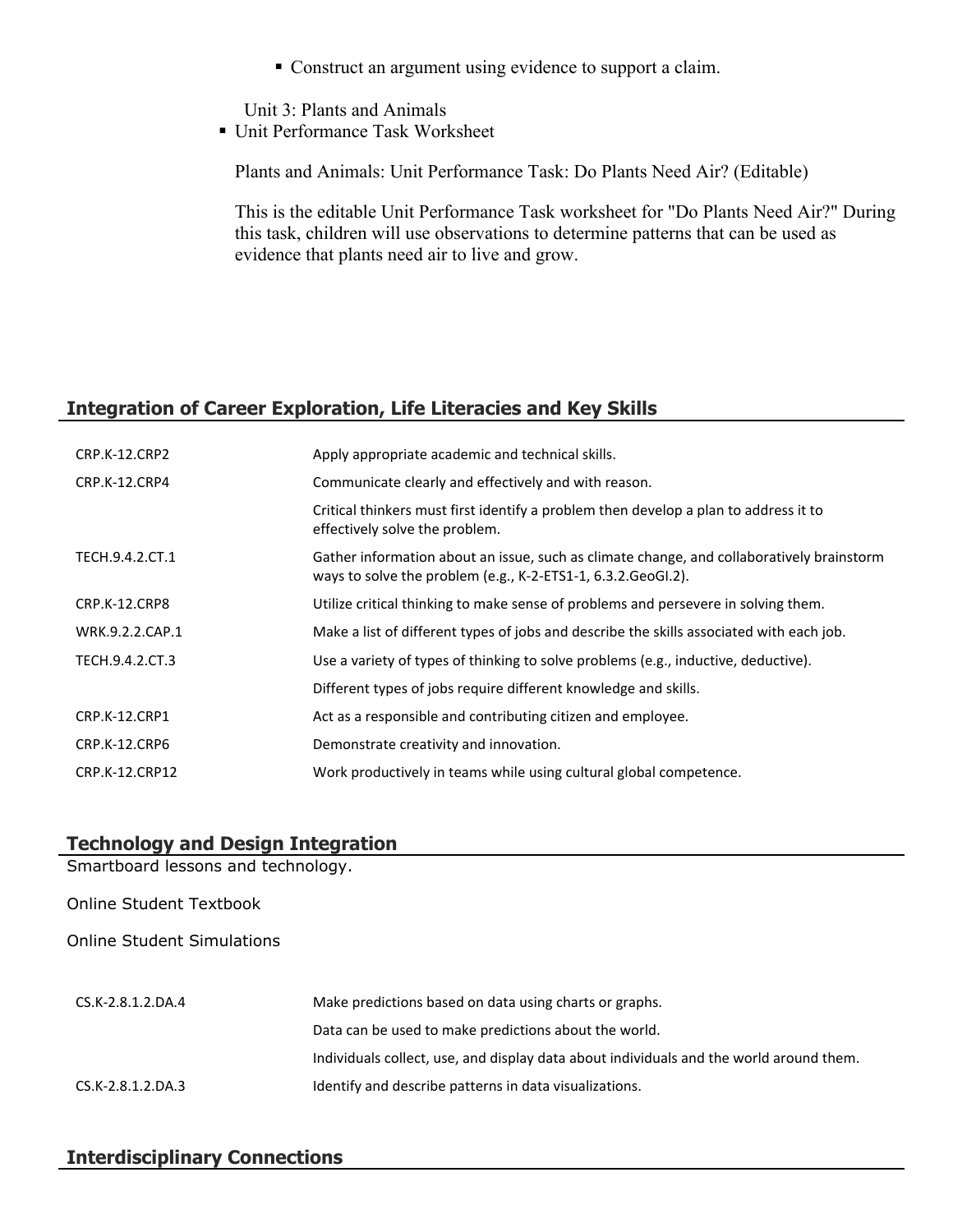| MA.K.MD.A.2 | Directly compare two objects with a measurable attribute in common, to see which object<br>has "more of"/"less of" the attribute, and describe the difference.                                      |
|-------------|-----------------------------------------------------------------------------------------------------------------------------------------------------------------------------------------------------|
| LA.RI.K.1   | With prompting and support, ask and answer questions about key details in a text.                                                                                                                   |
| LA.RI.K.2   | With prompting and support, identify the main topic and retell key details of a text.                                                                                                               |
| LA.RI.K.3   | With prompting and support, describe the connection between two individuals, events,<br>ideas, or pieces of information in a text.                                                                  |
| LA.RI.K.4   | With prompting and support, ask and answer questions about unknown words in a text.                                                                                                                 |
| LA.RI.K.5   | Identify the front cover, back cover, and title page of a book.                                                                                                                                     |
| LA.RI.K.6   | Name the author and illustrator of a text and define the role of each in presenting the<br>ideas or information in a text.                                                                          |
| LA.RI.K.7   | With prompting and support, describe the relationship between illustrations and the text<br>in which they appear (e.g., what person, place, thing, or idea in the text an illustration<br>depicts). |
| LA.RI.K.8   | With prompting and support, identify the reasons an author gives to support points in a<br>text.                                                                                                    |
| LA.RI.K.9   | With prompting and support, identify basic similarities in and differences between two<br>texts on the same topic (e.g., in illustrations, descriptions, or procedures).                            |
| LA.RI.K.10  | Actively engage in group reading activities with purpose and understanding.                                                                                                                         |

# **Differentiation**

- Understand that gifted students, just like all students, come to school to learn and be challenged.
- Pre-assess your students. Find out their areas of strength as well as those areas you may need to address before students move on.
- Consider grouping gifted students together for at least part of the school day.
- Plan for differentiation. Consider pre-assessments, extension activities, and compacting the curriculum.
- Use phrases like "You've shown you don't need more practice" or "You need more practice" instead of words like "qualify" or "eligible" when referring to extension work.
- Encourage high-ability students to take on challenges. Because they're often used to getting good grades, gifted students may be risk averse.

### **Definitions of Differentiation Components**:

- o Content the specific information that is to be taught in the lesson/unit/course of instruction.
- o Process how the student will acquire the content information.
- o Product how the student will demonstrate understanding of the content.
- o Learning Environment the environment where learning is taking place including physical location and/or student grouping

### **Differentiation occurring in this unit:**

See differentiation suggestions in Instruction above, for struggling and advanced learners.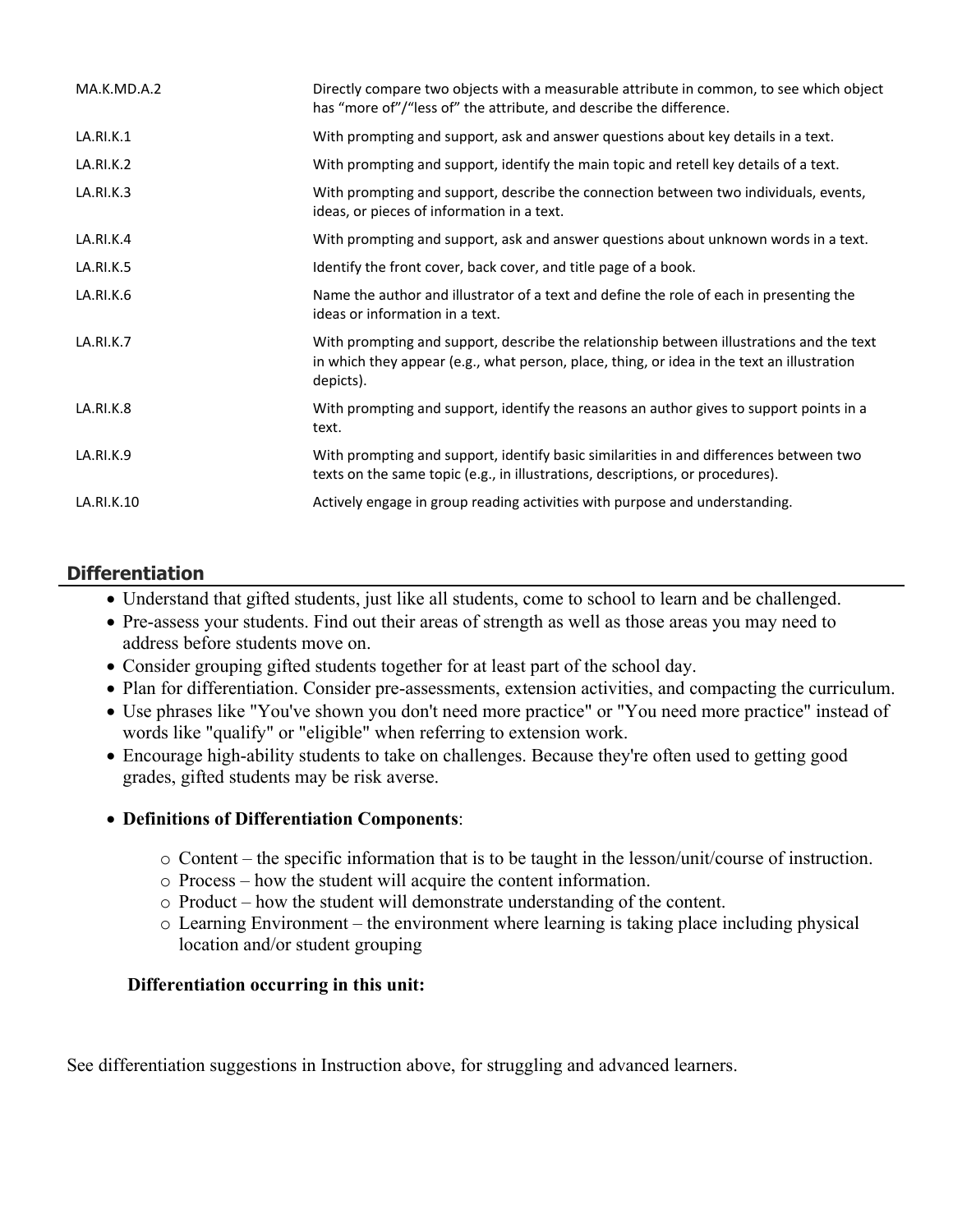## **Modifications & Accommodations**

Refer to QSAC EXCEL SMALL SPED ACCOMMOCATIONS spreadsheet in this discipline.

#### **Modifications and Accommodations used in this unit:**

IEP and 504 accommodations will be utilized.

#### **Benchmark Assessments**

**Benchmark Assessments** are given periodically (e.g., at the end of every quarter or as frequently as once per month) throughout a school year to establish baseline achievement data and measure progress toward a standard or set of academic standards and goals.

#### **Schoolwide Benchmark assessments:**

Aimsweb benchmarks 3X a year

Linkit Benchmarks 3X a year

DRA

#### **Additional Benchmarks used in this unit:**

Pre-test followed by interactive assessments

#### **Formative Assessments**

Assessment allows both instructor and student to monitor progress towards achieving learning objectives, and can be approached in a variety of ways. **Formative assessment** refers to tools that identify misconceptions, struggles, and learning gaps along the way and assess how to close those gaps. It includes effective tools for helping to shape learning, and can even bolster students' abilities to take ownership of their learning when they understand that the goal is to improve learning, not apply final marks (Trumbull and Lash, 2013). It can include students assessing themselves, peers, or even the instructor, through writing, quizzes, conversation, and more. In short, formative assessment occurs throughout a class or course, and seeks to improve student achievement of learning objectives through approaches that can support specific student needs (Theal and Franklin, 2010, p. 151).

#### **Formative Assessments used in this unit:**